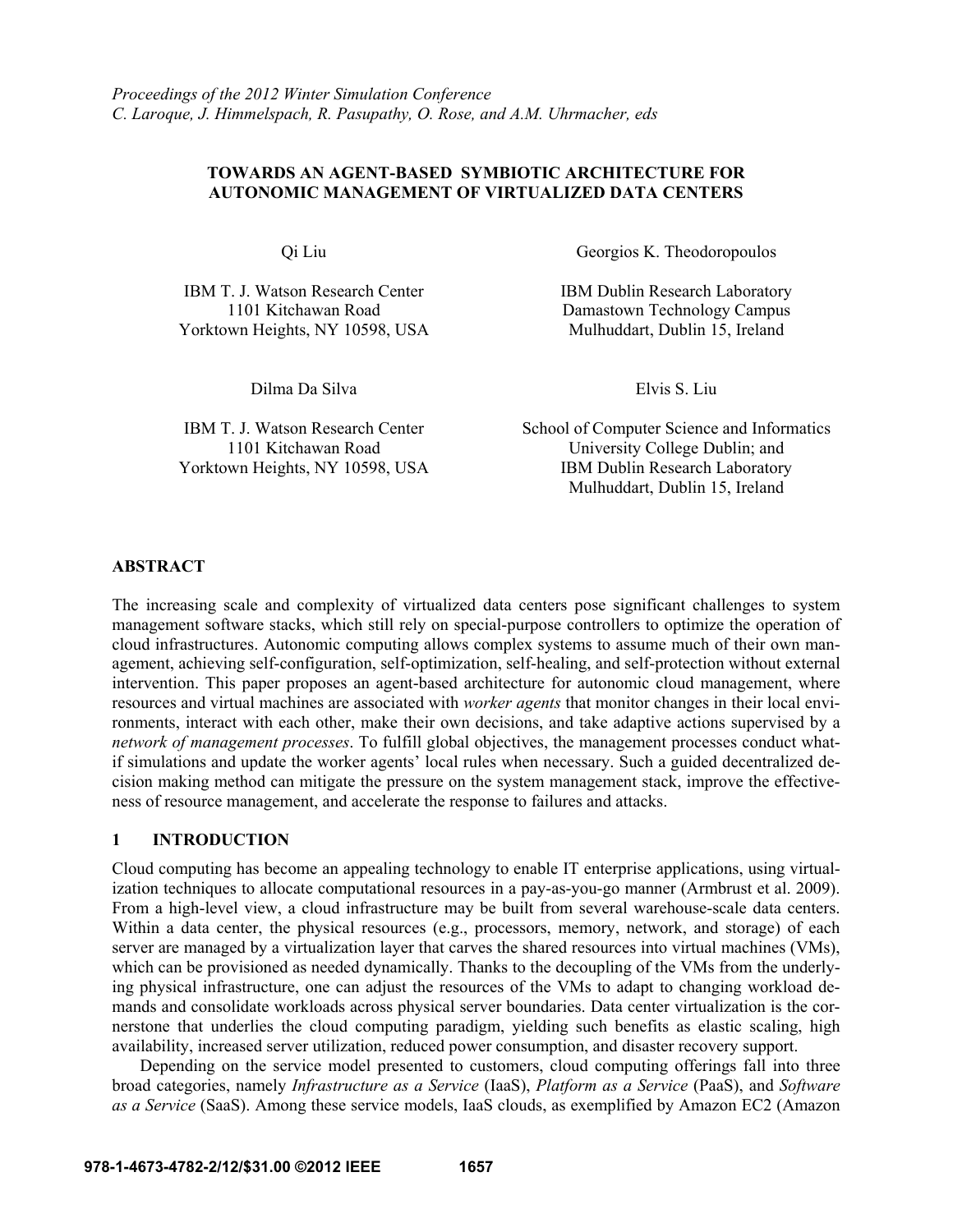2012a) and IBM Smart Cloud Enterprise (IBM 2012a), provide the greatest flexibility to customers, giving them the illusion of having dedicated servers to host their applications. On the other hand, IaaS cloud providers face significant challenges to maximize the benefits associated with data center virtualization, partly due to the lack of application specific information at the infrastructure level. To cope with these challenges, data centers usually use sophisticated virtual infrastructure management software with layers of modules to carry out a variety of services, including admission control, resource allocation, VM life cycle management, scheduling, load balancing, utilization and power optimization, monitoring, billing, quality-of-service guarantee, intrusion detection, and failure/attack recovery (Sotomayor et al. 2009; Zhang and Zhou 2009). The interaction between these services is emergent in nature and commonly results in conflicting objectives among different services. In addition, many services require near real-time decision making in order to respond to unexpected events (e.g., network congestion, workload surge, or hardware failure) or to take proactive actions before the occurrence of adverse events (e.g., malicious attacks or security vulnerabilities). Nonetheless, most of the current management software stacks still use special-purpose controllers organized in hierarchical structures to implement these services. With the increasing scale of data centers, the controller hierarchies tend to grow vertically, leading to prolonged response time when multiple controllers in the hierarchies are involved in the decision making process. Moreover, as the heterogeneity of the underlying virtual infrastructure continues to rise, the logic of the controllers and their interactions become more complex, resulting in higher possibility of software failure and making it more difficult to diagnose runtime errors.

Envisioned as a solution for self-management of complex systems, autonomic computing uses various self-governing components to achieve self-configuration, self-optimization, self-healing, and selfprotection without human intervention (Huebscher and McCann 2008). Since self-management also resembles the key characteristic of *agent-based* and *serviced-oriented* systems, it is natural to combine these technologies coherently in system design (Brazier et al. 2009). At the same time, Dynamic Data Driven Applications Systems (DDDAS/info-symbiotic) are known as particularly suitable for implementing autonomic systems (Darema 2005; Darema et al. 2010). The success of autonomic computing, however, hinges on our ability to resolve issues such as behavioral modeling, collaborative optimization, and multilateral interaction in a multi-agent dynamically adaptive environment (Kephart and Chess 2003). As noted by Kephart and Chess, *behavioral modeling* lies at the heart of these issues, because it is necessary not only to understand what global behavior would be obtained from the local behavior of individual agents, but also to derive a set of local rules that, when implemented by the individual agents, can lead to the fulfillment of desired global objectives. In other words, a *bidirectional* modeling method is required to help explore the local-global behavioral relationship in either way.

This paper proposes a multi-agent info-symbiotic architecture for autonomic management of virtualized data centers, where resource management can be done at the relatively coarse granularity of VMs instead of application processes. In this architecture, *worker agents* are attached to the physical resources and virtual machines in a data center, continuously monitoring events of interest in their local environments, interacting with other worker agents in a peer-to-peer manner, making resource management decisions according to their local rules, and coordinating their actions reactively and proactively under the supervision of *a network of management processes*. The management processes, on the contrary, are responsible for ensuring that the emergent overall behavior of worker agents can lead to the fulfillment of prescribed global objectives, while influencing the worker agents indirectly by updating their local rules asynchronously when necessary. To this end, the management processes analyze the data collected from the worker agents in parallel, maintain an up-to-date world view of the worker agents' operations, and conduct distributed what-if simulations to evaluate alternative options under different scenarios. By separating the lightweight rule execution of the worker agents from the resource-intensive data analysis and simulation of the management processes, this approach can integrate efficient online decision making with continuous background optimization in a unified architecture. Furthermore, the results of the what-if simulations can be transformed into reusable knowledge to help accelerate proactive actions later on. It is our contention that such a guided decentralized decision making method could achieve the goal of adap-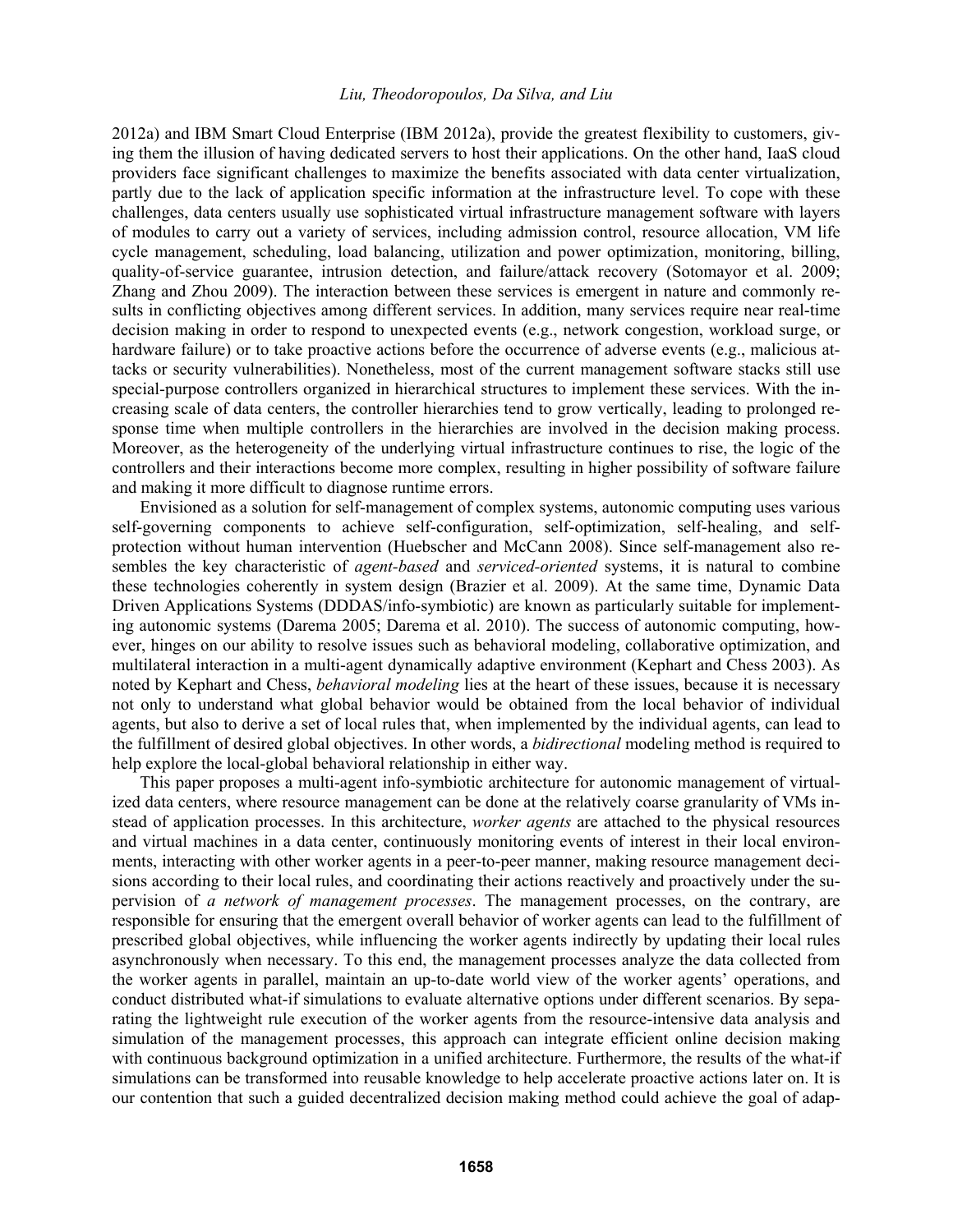tive bidirectional modeling and improve the effectiveness of virtual infrastructure management.

In the rest of the paper, Section 2 reviews related work. Section 3 introduces two example opensource cloud management stacks. The agent-based symbiotic architecture is proposed in Section 4, followed by a discussion of the bidirectional modeling and simulation in Section 5. Section 6 presents a use case study in data center business resilience assurance, while Section 7 outlines potential implementation challenges. Section 8 concludes the paper with future research directions.

#### **2 RELATED WORK**

Autonomic computing has been established as an effective method to handle the growing complexity in a wide range of application domains, from distributed storage systems (Devarakonda et al. 2003), communication networks (Dobson et al. 2006), to power control systems (Femal and Freeh 2005). In addition, a few architectural approaches were proposed to realize the vision of autonomic computing. In (White et al. 2004), for example, the authors described the interfaces and behavioral requirements for autonomic agents, the interactions between them, and several common design patterns that can be used to produce desired system-level properties. In (Tesauro et al. 2004), the authors proposed a two-layer architecture called *Unity*, where autonomic agents compute resource-level utility functions in their local application environments based on service-level attributes and resource usage patterns. The resulting utility values are used by global arbiters to optimize resource allocation between application environments on a continuous basis. Built upon the Unity architecture, a prototype was developed to demonstrate the ability of system management under competing objectives, making tradeoffs through the interaction of performance agents, power agents, and coordination agents as intermediate brokers (Das et al. 2008). Other researchers applied model-driven architectures to the development of autonomic systems, transforming system properties expressed in abstract UML models into deployable operational policies at runtime (Pena et al. 2006). Similarly, goal model decomposition was considered as a way of exploring the space of all alternative behaviors by dividing a global objective into a hierarchy of sub-objectives, which are managed by corresponding autonomic agents organized in an identical hierarchy (Lapouchnian et al. 2005).

With the rise of cloud computing paradigm, autonomic computing is gaining momentum in this area. Specifically, an autonomic mobile robot was integrated with commercial energy optimization software to help diagnose emerging thermal problems in data centers (Lenchner et al. 2011). In (Mola and Bauer 2011), the authors used hierarchical collaboration between autonomous managers to improve application response time under given service-level agreements. In (Yazir et al. 2010), the authors proposed an architecture to distribute the task of resource allocation to a group of autonomous node agents, each of which is coupled with a physical server in a data center. The node agents make VM placement and migration decisions in response to changes in their local conditions, without aiming for optimal global configuration. As shown in their experiments, this approach can attain better scalability while reducing the number of VM migrations, when compared to other methods that use global arbiters in the decision process. However, the authors did not describe how global objectives can be fulfilled in the proposed architecture. Recently, a flexible architecture called *Monalytics* was proposed in (Wang et al. 2011), which integrates continuous system monitoring with on-demand data analytics to enable cost-effective diagnosis and timely actions in support of data center management. Moreover, autonomic methods have also been used in cloud environments to address security issues such as abnormal behavior identification (Smith, Guan, and Fu 2010) and intrusion detection/prevention (Roschke, Cheng, and Meinel 2009). Although these works offer valuable insight on the design of autonomic architectures and their applicability to specific aspects of system management, none of them directly tackles the problem of bidirectional behavioral modeling in the context of virtual infrastructure management. Furthermore, most of the existing approaches adopt a hierarchical structure for online decision support, which may not be the most suitable choice for large data centers with hundreds of thousands of heterogeneous physical and virtual resources.

Symbiotic simulation is a paradigm that combines a simulation system and a physical system synergistically in a closed feedback loop (Aydt et al. 2008; Aydt et al. 2009). Driven by real-time data collected continuously from the physical system, accurate what-if scenario simulations can be conducted, which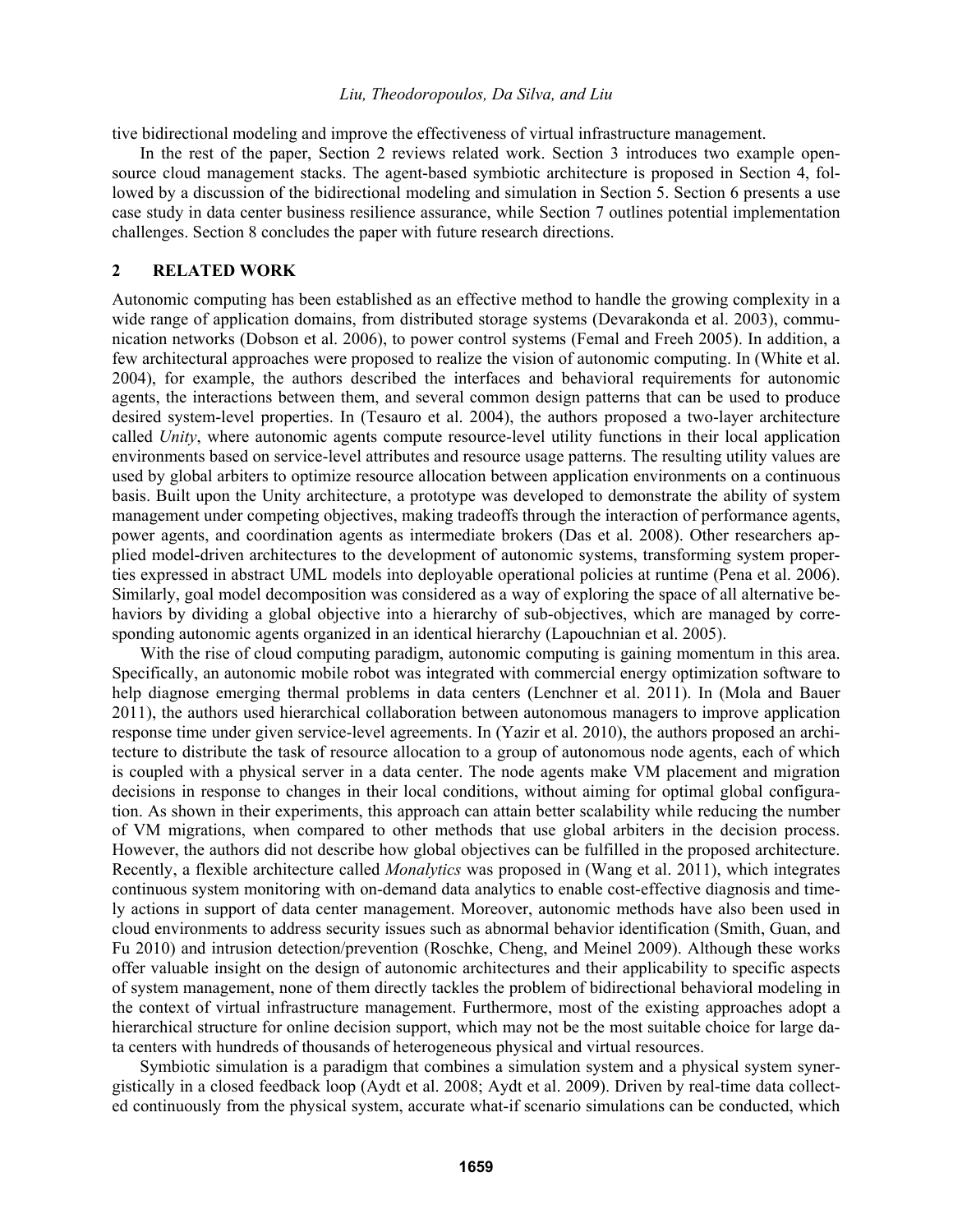in turn help make active decisions in control of the physical system (including the measurement process itself). This paradigm has been used in autonomic systems to achieve, for example, real-time decision making under uncertainty (Mitchell and Yilmaz 2008) and proactive traffic routing in distributed road infrastructures (Claes and Holvoet 2010). Based on the symbiotic simulation paradigm, this paper proposes an architecture for autonomic cloud management, using worker agents to make decentralized management decisions in a peer-to-peer manner while simultaneously using a complementary management network to ensure the convergence of emergent behavior towards global objectives.

## **3 VIRTUAL INFRASTRUCTURE MANAGEMENT STACKS**

There exist many virtual infrastructure management stacks being used by different IaaS cloud providers, including proprietary ones like Amazon AWS (Amazon 2012a) and IBM SmartCloud Provisioning (IBM 2012c) as well as open source alternatives such as Eucalyptus (Eucalyptus 2012), OpenStack (OpenStack 2012), and CloudStack (Citrix 2012). This section briefly introduces the logical architectures adopted in Eucalyptus and OpenStack, providing readers with the necessary background and a basis for comparison with the multi-agent architecture proposed in the next section.



Figure 1: Logical architectures of Eucalyptus and OpenStack Nova (Eucalyptus 2012; OpenStack 2012)

Eucalyptus implements the Amazon AWS interface using a hierarchy of controllers organized at three distinct levels, as illustrated in Figure 1a. At the top level, a single cloud controller serves as the entry point for incoming requests and makes global VM scheduling decisions across multiple clusters. Additionally, it uses a single scalable storage service called Walrus to manage persistent VM images and customer data. At the middle level, a controller is created on each cluster to schedule the execution of VMs across the nodes and manage the private/public virtual networks. Each cluster also has a local storage controller to provide a block-based storage service to the cloud. At the bottom level, node controllers are attached to the physical servers within a cluster to carry out VM activities (e.g., create, execute, suspend, or terminate a VM) through the functionality provided by the hypervisors running on the nodes.

As shown in Figure 1b, the OpenStack cloud management, called Nova, is composed of a cluster of components, including API daemons for accepting customer requests and initiating the orchestration activities; compute daemons for creating and terminating VMs; volume daemons for creating, attaching, and detaching persistent storages to VMs; and network daemons for managing network connections. These daemons are coordinated by a set of central services, which use a queue for inter-daemon messaging, a database for state sharing, and a scheduler that determines the placement of VMs among the physical servers based on the current state of the entire infrastructure for efficient resource usage.

## **4 AN AGENT-BASED MANAGEMENT ARCHITECTURE**

As shown in Figure 2, the proposed agent-based architecture consists of two interacting yet separate layers: a low-level *execution layer* and a high-level *management layer*, which correspond to the *physical* and *simulation* parts of a symbiotic system respectively. The distinction is purely logical based on the different functionality provided by each layer. In practice, the management-layer components can share the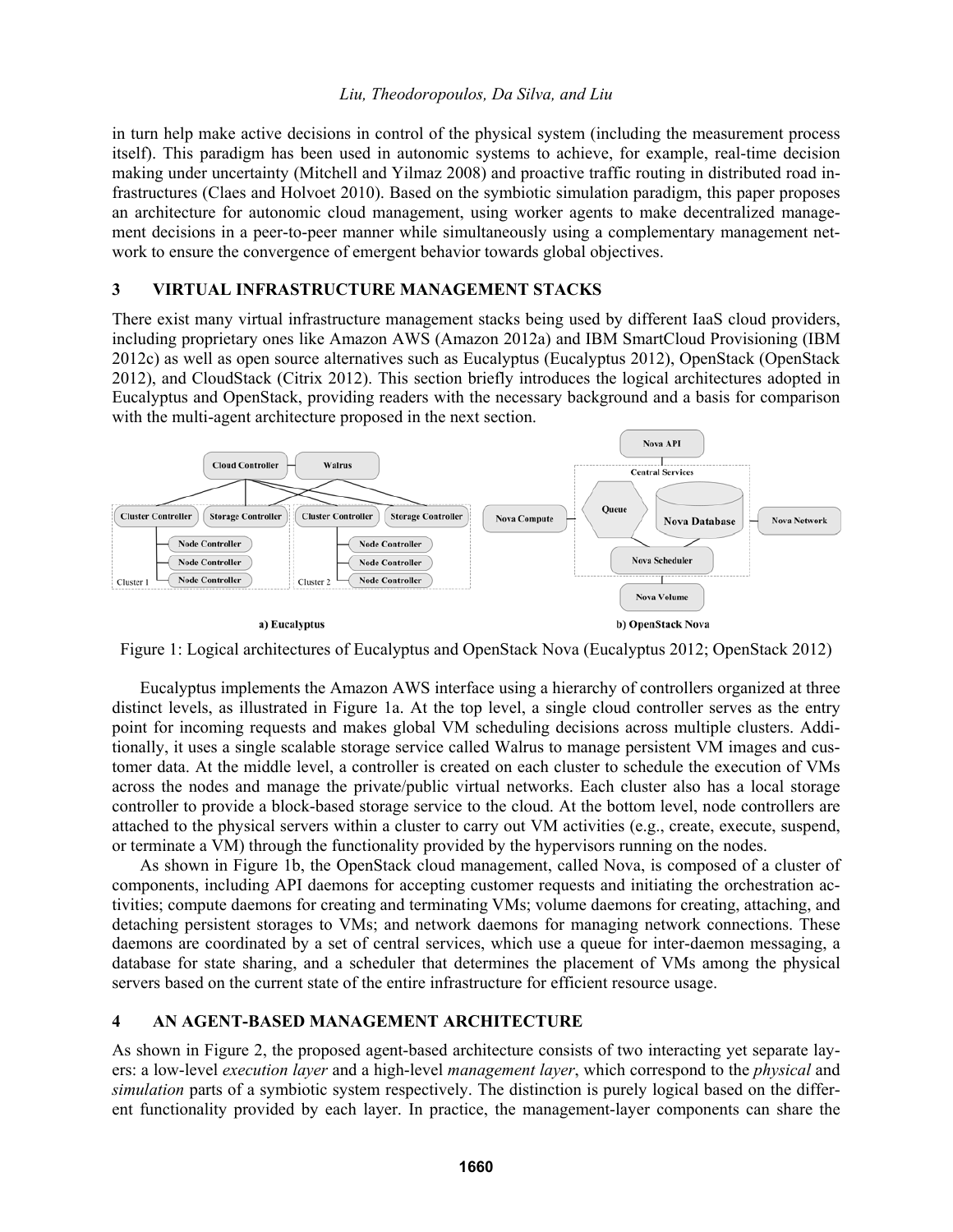same virtual infrastructure with the other execution-layer applications and services. Alternatively, they can be hosted in a zone dedicated to management purposes in order to provide better isolation between execution and management in a data center.



Figure 2: Logical view of agent-based autonomic management

At the execution layer, physical and virtual resources are associated with worker agents, as follows.

- **Physical resource worker agents**. For each type of physical resources (i.e., compute servers, network switches, and storage servers), a type of worker agents is defined. A worker agent is attached to an instance of the corresponding type of physical resources at bootstrap time, as a daemon process in the host OS. The runtime behavior of a worker agent is governed by a set of *execution rules* specifying such policies as which and when system metrics of interest are monitored, how to filter the collected metric data before passing them to the management processes, how to establish neighborhood relations with the other worker agents, what communication and negotiation protocols to use for inter-agent interactions, and what actions to take when a particular event occurs. To consolidate workloads, for instance, the agents can make joint decisions about live VM migration using system metrics (such as server utilization, storage availability, and network traffic condition) collected along planned migration paths, which are formed by spreading query messages to neighboring agents, assembling a list of potential source and destination servers, and mutually selecting the most suitable ones using criteria encoded in the execution rules.
- **Virtual resource worker agents**. Similarly, worker agents are also created and attached to the VMs provisioned on top of the virtualization layer, in the form of resident daemon processes in the guest OS. The VMs (and their worker agents) are divided into two groups: *application VMs* that host customer business logic (shown as App VMs in Figure 2) and *service VMs* that implement the various services of the system management stack (e.g., load balancer, admission controller, scheduler, and so forth). For the former group, the agents perform operations in the background with minimal interference with the application execution. For example, they can help scale up or scale down VMs' virtual memory dynamically as a response to changes in the ob-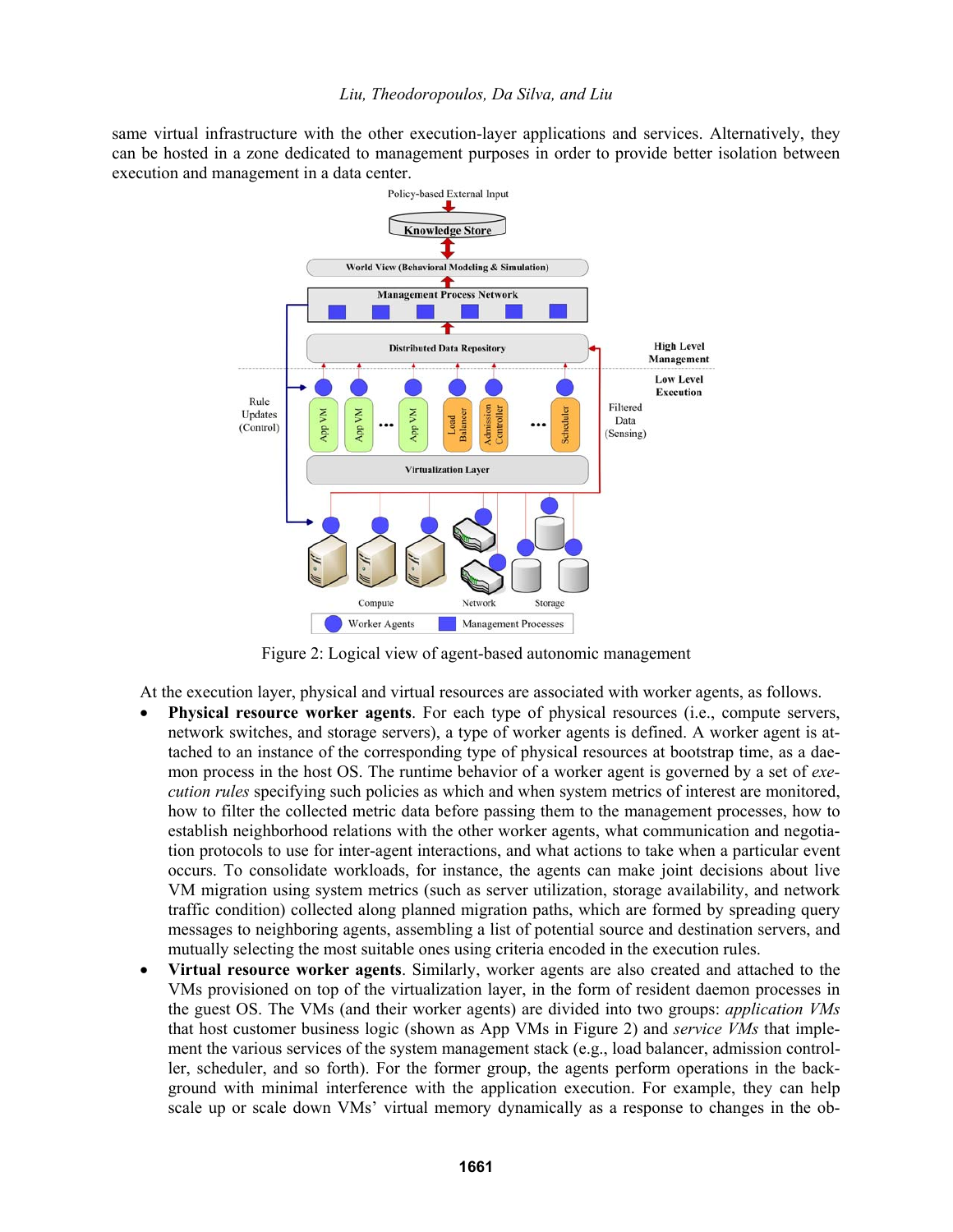served memory usage pattern even without knowing the application logic. Conversely, the agents in the latter group are service-aware in the sense that they are tightly integrated with the services to take advantage of the knowledge about the specific functionalities in determining their actions.

- **Execution rule definition**. To allow for agile and deterministic actions, the behavior of a worker agent is defined by a complete set of execution rules, each consisting of four components: a *precondition* that specifies the condition under which a particular rule will be fired, a *delay* that gives the interval between the current and the next rule evaluations in real time, a *post-condition* that defines the action to take for the current rule, and an *annotation* that captures the characteristics of the action (e.g., deadline, timeout, number of tries, etc.). These execution rules are implemented as code templates in advance using parameters that can be varied within predefined constraints, allowing the management processes to instantiate rule variations for evaluation at runtime. For instance, a load balancing rule could be programmed to use one out of several different algorithms, each with such adjustable parameters as operation scope (cluster vs. infrastructure), frequency (from once per day up to once per hour with discrete step sizes), and triggering conditions (thresholds that indicate the degree of imbalance). By combining these algorithms and parameters, a wide range of variations can be generated by management processes for scenario simulations. Note that the rules of a worker agent can also be updated by management processes dynamically in order to tune the agent's behavior based on the result of simulation analysis. The various components at the management layer are described as follows.
- **Distributed data repository**. The worker agents publish data into a distributed repository, including *distilled metric data* that collectively capture the current state of the virtual infrastructure and *action log data* that record the actions taken by the worker agents and the resultant system state changes. These data are further analyzed by the management processes asynchronously to construct a world view for context-aware reasoning. Due to the semi-structured nature of the data and high fault tolerance requirement, a distributed storage system such as HBase (Apache 2012) or BigTable (Chang et al. 2008) would be appropriate to implement the repository, while the data analysis could be based on the MapReduce programming model (Dean and Ghemawat 2008).
- **Management network**. The key component at the management layer is a network of management processes running on a group of interconnected virtual or physical machines. As will be discussed in Section 5, the primary task of the management processes is to ensure the fulfillment of prescribed global objectives in a timely and stable manner. To do so, the management processes use machine learning techniques to extract long-term trends from the repository data, update the global world-view models (discussed next), and conduct what-if simulations to determine when and how the execution rules shall be updated at the worker agents. Using a variable number of management processes allows for exploiting parallelism during data analysis, distributed simulation of different scenarios, and/or concurrent simulation of different rule variations within each scenario. Depending on the scenario under study, the simulation can be applied to the entire infrastructure or just part of it. To provide fault tolerance and accommodate changing computational needs, management processes are allowed to join or leave the network as necessary, using standard frameworks to facilitate simulation interoperability (Chen et al. 2008).
- **World view**. The management processes perform context-aware reasoning and simulation based on a world view, which defines a set of models to represent the execution layer details with proper abstractions. At the minimum, the world view would include a *topological model* that mimics the connectivity patterns established between the worker agents, a *behavioral model* that links the conditions, actions, and effects in the decision process of individual worker agents, a *utility model* that directs the heuristic scenario analysis by assigning appropriate rewards and costs to different actions in line with prescribed global operational policies and priorities, and a *constraint model* that defines the feasible ranges in the multi-dimensional decision space. Initially, these models are provided by administrators as parameterized templates, which are subsequently updated over time either by external inputs (e.g., human administrators or expert systems) or by metrics de-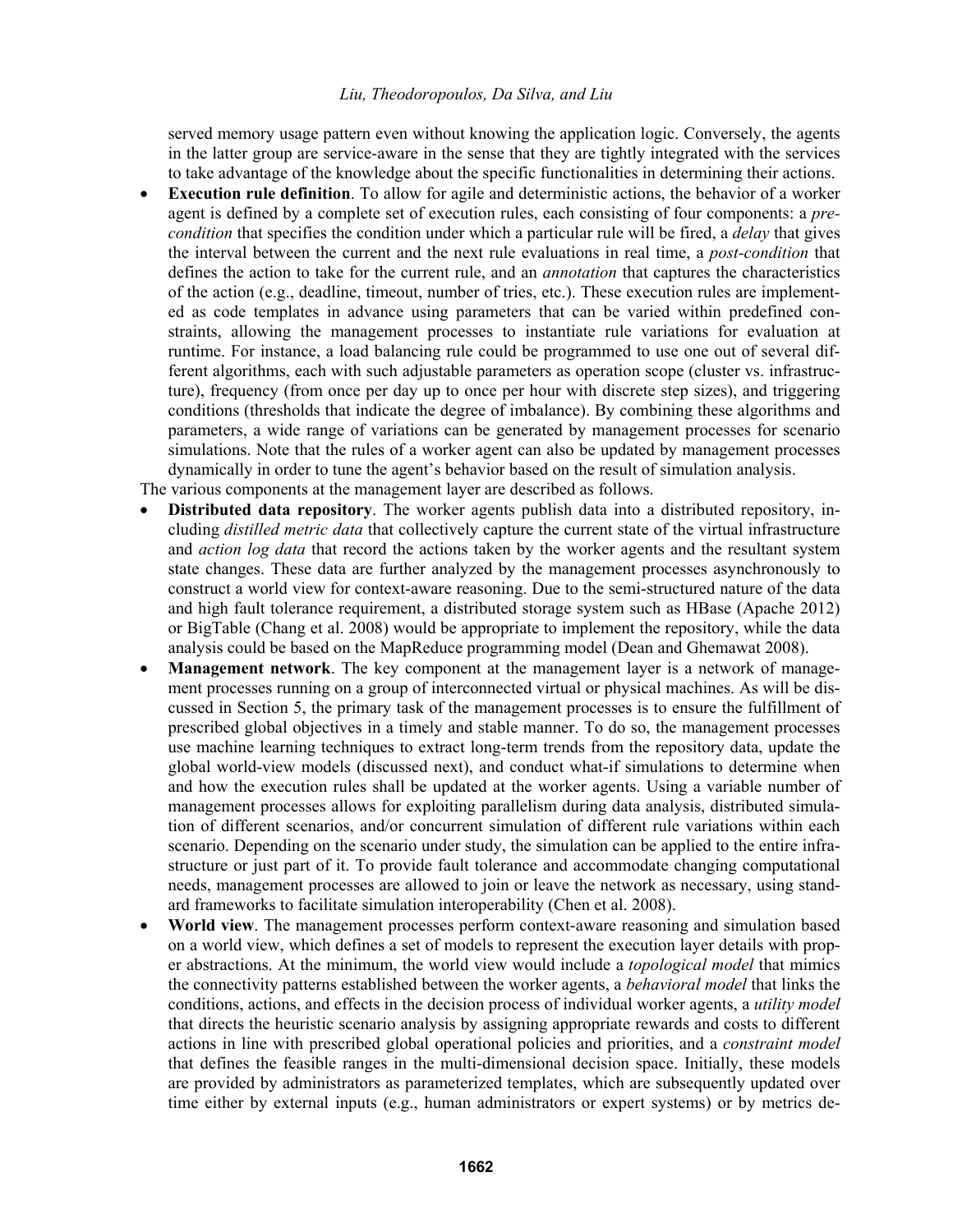rived from the repository data that are measured in a symbiotic fashion. The up-to-date worldview models are also stored in the repository to be shared by all management processes.

 **Knowledge store**. When the results of the scenario analysis meet certain criteria (e.g., beyond given confidence thresholds), they are transformed and stored as reusable knowledge in a machine-processable and human-comprehensible format. The knowledge is enriched by additional data from external services and systems, such as the nature and severity of potential security threats as provided by the IBM X-Force service (IBM 2012b). To allow for effective information exchange and integration, this body of knowledge is expressed in formal conceptual ontologies (Haase et al. 2010). At runtime, the knowledge is processed by an inference engine to derive additional inferable facts, which are used by management processes to accelerate decision making.

It is worthwhile to point out several distinctive features of the proposed architecture. First, the virtual infrastructure is governed entirely by worker agents that make decentralized operational decisions in a peer-to-peer way. This not only eliminates any potential bottleneck or weak point in the architecture, but also allows the worker agents to join, leave, or fail independently without jeopardizing the infrastructure management as a whole. Secondly, each worker agent is attached to one specific physical or virtual resource. The increasing heterogeneity of the infrastructure can be addressed by defining additional types of worker agents, without complicating the logic of existing ones. Thirdly, the interaction between management processes and worker agents is indirect and connectionless, using a distributed repository to mediate upward data/state refreshment and an interest management mechanism to achieve infrequent downward rule update. Decoupling the management processes and worker agents allows for better scalability at each layer as there is no need for explicit mapping or synchronization. Finally, as will be discussed in the next section, the capability of performing bidirectional modeling and scenario-based simulation analysis at the management processes is a critical component in the symbiotic feedback loop, ensuring that the emergent behavior from individual worker agents closely follows the prescribed global management objectives.

### **5 BIDIRECTIONAL MODELING AND SIMULATION**

At the core of the agent-based architecture is a feedback control loop between the *worker agents* and the *management process network*, allowing the latter to carry out symbiotic simulations of the former using metric data collected from the virtual infrastructure in real time. The role of the symbiotic loop is twofold. First, it provides the management processes with an up-to-date world view, enabling more accurate and reliable simulations. Conversely, the simulation results are used to guide the behavior of individual worker agents by updating their execution rules when necessary, ensuring that the worker agents exhibit a weak overall emergent behavior that converges to prescribed global objectives. Note that the management processes can also update the data collection policies encoded in the worker agents' execution rules, thus actively steering the measurement process to improve the effectiveness of data analysis at reduced computational overhead. Section 7 gives an example of such active steering of data measurement.

 Emergence was discussed by Grand in his classic book (Grand 2001), while Lecky-Thompson reviewed approaches to achieving different types of emergence (Lecky-Thompson 2008). In order to successfully manage a virtualized data center using autonomic agents, weak emergence must be maintained as unexpected behavior spiraled out of control could lead to the violation of hard constraints in servicelevel agreements and result in a system that cannot be trusted. Hence, when runaway behavior of the worker agents is observed, it is important to be able to discern its cause and rectify it accordingly. This can be achieved in the proposed architecture by virtue of the symbiotic feedback control loop, as follows.

The management processes conduct distributed what-if scenario simulations of the world-view models to explore the space of possible behaviors of the worker agents in a systematic way. Different simulation cloning techniques can be used to achieve efficient scenario management, dynamically spawning new simulation instances at critical decision points to exploit alternative options in parallel (see, e.g., Hybinette and Fujimoto 2001; Chen et al. 2005). In the proposed architecture, these decision points could be defined as a set of *scenario events*, such as the failure/overutilization/underutilization of a physical server, a congestion at a network switch, or the detection of an attack of specific characteristic. For each scenario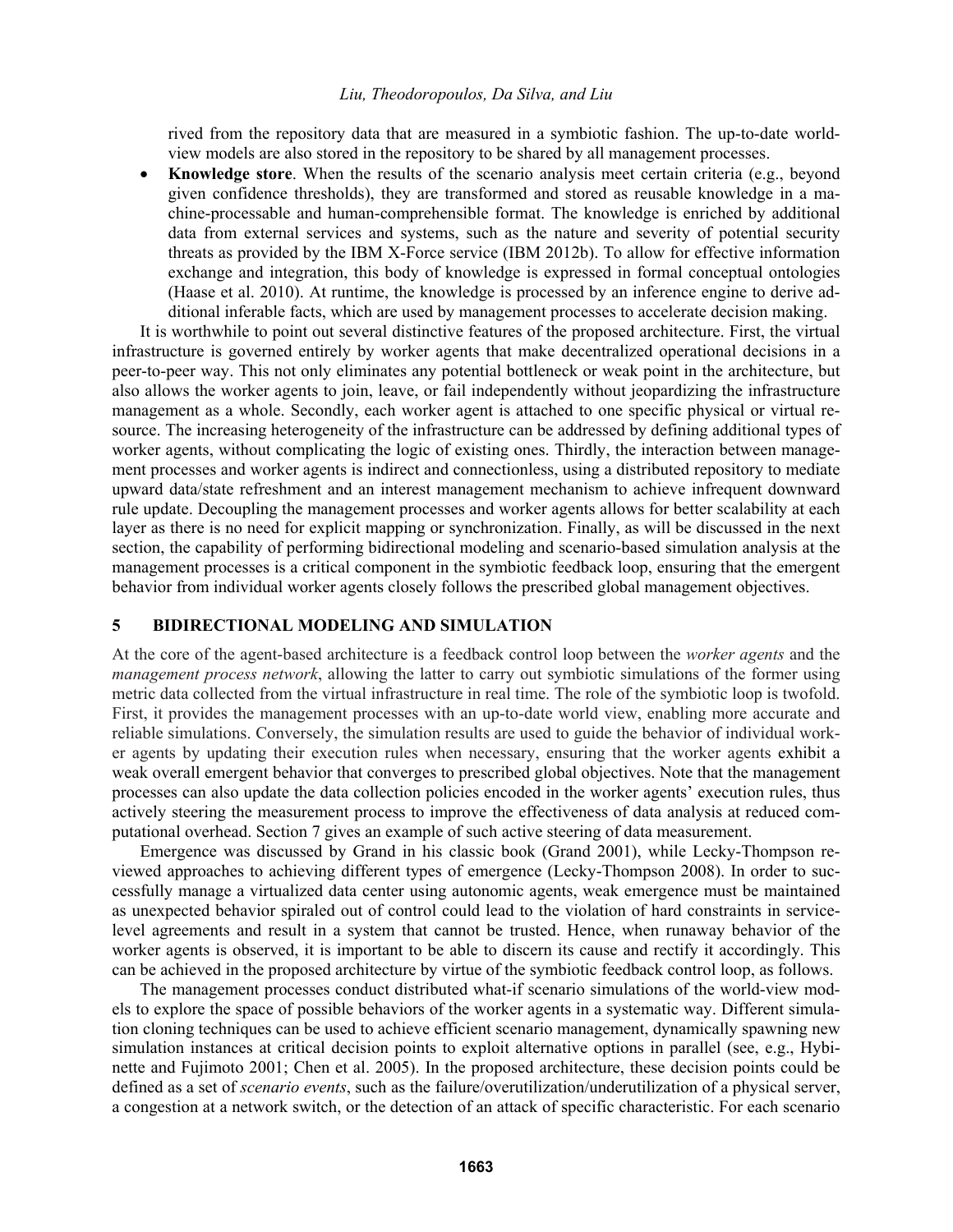event, the management processes would evaluate different variations of the worker agents' execution rules within the limits set by the constraint model, trying to find the most suitable rule definition for each type of worker agents involved. To ensure weak emergence, the simulation results of different rule variations are mapped to vectors of scalar values using functions defined in the world-view utility model. These vectors are then compared to prescribed global objectives, which are also expressed as a vector of scalar metrics. When the most desirable behavior is determined for a given scenario (i.e., the simulation produces a utility vector that is the closest match to the objective vector), the corresponding execution rules are chosen as the candidate solution for that specific event, ready to be downloaded to the worker agents.

## **6 CASE STUDY IN BUSINESS RESILIENCE ASSURANCE**

Building a virtual infrastructure that is resilient against failures and attacks is an ongoing effort. In a book released by Google researchers (Barroso and Holzle 2009), the common sources of failures in a data center are classified into software errors  $(-65%)$ , human administrative mistakes  $(-20%)$ , and hardware failures (less than 10%). Due to the complex interplay between management services, a seemingly small software bug or operational mistake could result in a wave of cascading failures, rendering a significant portion of the infrastructure inoperable with severe service disruption consequences. For instance, the latest service disruption occurred at Amazon EC2 cloud was because of an incorrect change in network configuration as part of their normal service scaling activities (Amazon 2012b), whereas the disruption at Microsoft Azure cloud was caused by a leap day bug in their service code that failed to generate transfer certificates for application data encryption (Windows 2012).

Using the proposed architecture, the robustness of a virtual infrastructure can be enhanced by preventing most software- and human-related faults while mitigating the effects of hardware failures as follows.

To reduce *administrative mistakes*, the planned operations are first defined as scenarios whenever possible. These scenarios will be simulated by the management network in advance. The administrative operations are applied to the infrastructure only if the scenario simulations produce satisfactory results. Presently, many cloud providers already conduct preventative tests in separate cloud testbeds in order to verify their maintenance operations. However, such testing is often a costly and difficult task as it is almost impossible to reproduce the exact condition of the real infrastructure in a miniature testbed environment. It is our contention that this task can be facilitated by taking advantage of the modeling and data-driven simulation capability of the management network, which possesses an up-to-date world view of the operations currently happening in the cloud.

*Software errors* can also be reduced to a certain extent through continuous what-if simulations performed by the management network. In the proposed architecture, the management service logic is implemented by the worker agents' execution rules. The exact same rules are defined in the models of the worker agents during the simulations, albeit they are executed against models of the real infrastructure in the world view. Hence, the simulations themselves serve as automatic intensive regression tests of the management software, achieving broader coverage of the code than a human-initiated testing could attain. The coverage would only increase over time as more and more scenarios are simulated. Any suspicious bugs that might show up in the simulations are brought to the attention of software developers, allowing them to inspect and fix potential faults before they actually occur in production. During rule updates, the simulated (and properly tested) rules are directly downloaded to the worker agents without the need for code transformation, further reducing the possibility of inadvertent errors.

In contrast, *hardware failures* are handled mainly through the collaboration between neighboring worker agents, which may exchange "heart beat" messages periodically to determine the healthiness of each other. When an anomaly is detected by a worker agent, early warning messages will be propagated to all relevant agents through the neighborhood relations, enabling those agents to verify and confirm the observed error and take appropriate actions accordingly (e.g., migrating the affected VMs to other servers based on self-evacuation rules defined in the server agents or shifting network traffic to alternative routes as defined by traffic control rules in the switch agents). As these actions have already been simulated (or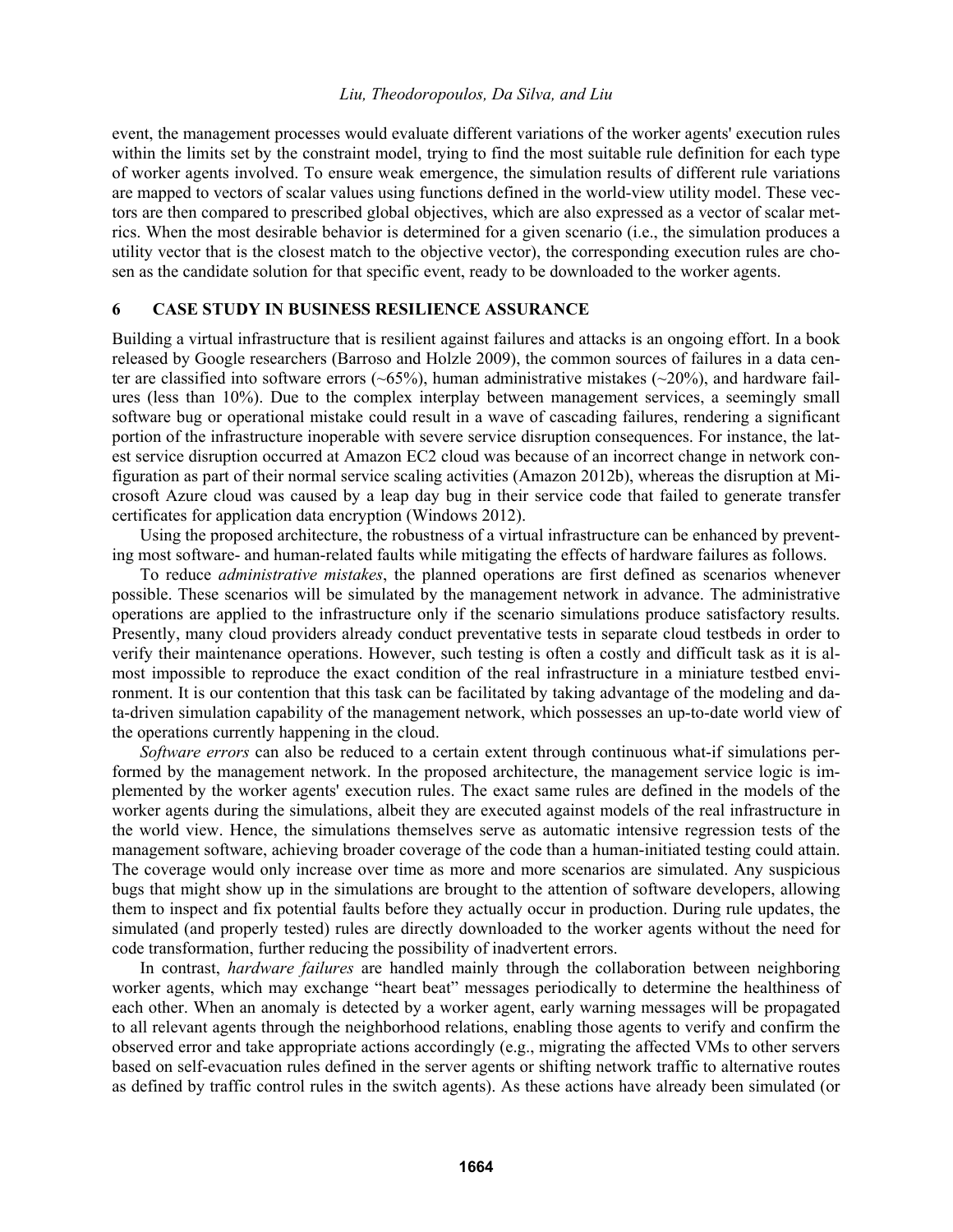maneuvered) previously by the management network, this approach allows for fast response time while simultaneously minimizing potential adverse side-effects.

# **7 IMPLEMENTATION CHALLENGES**

In order to realize the potential of the proposed architecture, a key challenge is to minimize the expected *time to action*, which is the delay between when an unanticipated event occurs in the infrastructure until it is recognized and incorporated in the next rule update at the relevant worker agents. This is necessary because, even though many scenario events can be anticipated and simulated in advance, there are occasions when anomalies not seen before emerge in production that require quick response. This challenge can be addressed by streamlining the main operations in the symbiotic feedback loop, as briefly discussed here.

- **Efficient system monitoring and data analysis**. It is important to identify a minimum set of system metrics to be collected by different types of worker agents, as well as the proper frequencies at which these metrics are measured. The metric data must provide enough information for diagnosis of anomalies, while reducing the overhead of data collection. As suggested in (Wang et al. 2011), an adaptive multi-phased monitoring approach could be used to combine *lightweight anomaly scanning at global scale* using low-cost measurement rules and *focused anomaly scrutiny* based on additional data collected from only a small subset of the worker agents around a detected anomaly area using more elaborated measurement rules. This approach also exemplifies the ability of symbiotic simulation to steer the process of data measurement interactively in accordance with changing needs of data analysis. Consequently, appropriate analytics algorithms should be chosen to consume the data incrementally over time and space, exploiting the inherent data parallelism to improve performance.
- **Prioritized behavior exploration**. The space of all possible behaviors of the worker agents under different scenarios can be too large to be explored exhaustively using a brutal force method, especially when the time to action becomes a major concern. One way to tackle this problem is through the prioritization of different rule variations so that the most valued options are explored first (e.g., ensuring application performance for premium customers at the cost of lower server utilizations). Although this approach may not always find the optimal solution, it increases the likelihood of figuring out an acceptable one within a given time limit, while still allowing for further optimization afterwards.
- **Agile adaptation to model changes.** The models in the world view are subject to constant evolution as monitoring data arrive continuously. This includes not only numerical state updates, such as fluctuation in server utilizations, but also structural model changes as worker agents are created or destroyed dynamically in the virtual infrastructure. As a result, the scenario simulations must be able to adapt to these changes in a timely fashion. To this end, incremental simulation cloning mechanisms could be useful to avoid repeated computation among independent scenarios before and after model changes (Chen et al. 2005); and existing approaches developed to support variable structure models would shed light on accommodating the dynamics of the modeling process (Uhrmacher 2001). Issues related to model adaptation in agent-based symbiotic simulations are discussed in (Kennedy et al. 2011).

# **8 CONCLUSION AND FUTURE WORK**

Autonomic computing is gaining popularity as a promising technology to achieve self-management of virtualized cloud infrastructures. This paper proposed an agent-based info-symbiotic architecture towards this goal, using autonomous worker agents to make decentralized resource management decisions in a peer-to-peer manner. The architecture employs a network of management processes to ensure that the emergent behavior of individual worker agents converges to prescribed global objectives, performing concurrent data analysis and scenario-based simulation to determine the appropriate execution rules for different types of worker agents. Through the use of continuous system monitoring and asynchronous rule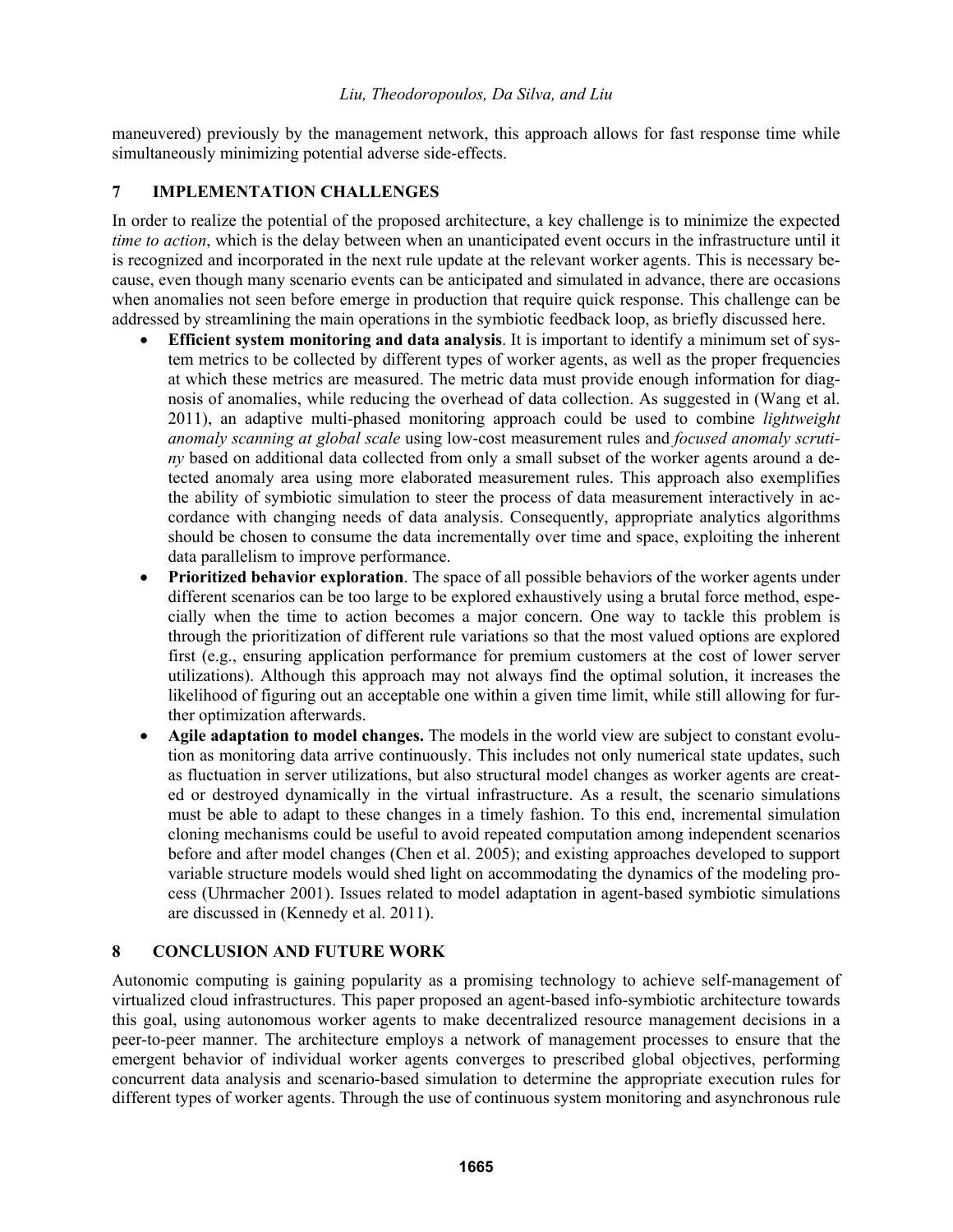updates, a symbiotic feedback control loop is established between the management network and the worker agents to achieve bidirectional modeling. This paper also presented a qualitative case study in the context of data center business resilience assurance, arguing for the effectiveness of the proposed architecture in enhancing the robustness of virtual infrastructures. Some of the implementation challenges were discussed, along with possible approaches to addressing them in the proposed architecture.

 As part of our future research, we plan to implement a prototype of the proposed architecture in open source cloud management stacks, starting from the most suitable services. In the process, we will address the challenges outlined in the previous section and evaluate different approaches quantitatively.

## **REFERENCES**

- Aydt, H., S. J. Turner, W. Cai, and M. Y. H. Low. 2008. "Symbiotic Simulation Systems: An Extended Definition Motivated by Symbiosis in Biology." In *Proceedings of the 22nd IEEE International Workshop on Principles of Advanced and Distributed Simulation*, 109-116. Roma, Italy.
- Aydt, H., S. J. Turner, W. Cai, and M. Y. H. Low. 2009. "Research Issues in Symbiotic Simulation." In *Proceedings of the 2009 Winter Simulation Conference*, 1213-1222. Austin, TX.
- Amazon Corporation. 2012a. Elastic Compute Cloud. Accessed May 24. http://aws.amazon.com/ec2/.
- Amazon Corporation. 2012b. Summary of the Amazon EC2 and Amazon RDS Service Disruption in the US East Region. Accessed May 24. http://aws.amazon.com/message/65648/.
- Apache Software Foundation. 2012. HBase. Accessed May 24. https://hbase.apache.org/.
- Armbrust, M., A. Fox, R. Griffith, A. D. Joseph, R. H. Katz, A. Konwinski, G. Lee, D. A. Patterson, A. Rabkin, I. Stoica, and M. Zaharia. 2009. "Above the Clouds: A Berkeley View of Cloud Computing." Technical Report No. UCB/EECS-2009-28, University of California at Berkeley, CA.
- Barroso, L. A. and U. Holzle. 2009. *The Datacenter as a Computer: An Introduction to the Design of Warehouse-Scale Machines*. In Synthesis Lectures on Computer Architecture, Morgan & Claypool Publishers series.
- Brazier, F. M. T., J. O. Kephart, H. Van Dyke Parunak, and M. N. Huhns. 2009. "Agents and Service-Oriented Computing for Autonomic Computing: A Research Agenda." *Internet Computing* 13(3):82- 87.
- Chang, F., J. Dean, S. Ghemawat, W. C. Hsieh, D. A. Wallach, M. Burrows, T. Chandra, A. Fikes, and R. E. Gruber. 2008. "Bigtable: A Distributed Storage System for Structured Data." *ACM Transactions on Computer Systems* 26(2), Article 4.
- Chen, D., S. J. Turner, W. Cai, B. P. Gan, and M. Y. H. Low. 2005. "Algorithms for HLA-Based Distributed Simulation Cloning." *ACM Transactions on Modeling and Computer Simulation* 15(4):316-345.
- Chen, D., G. K. Theodoropoulos, S. J. Turner, W. Cai, R. Minson, and Y. Zhang. 2008. "Large Scale Agent-Based Simulation on the Grid." *Future Generation Computer Systems* 24(7):658-671.
- Claes, R. and T. Holvoet. 2010. "Maintaining a Distributed Symbiotic Relationship using Delegate Multiagent Systems." In *Proceedings of the 2010 Winter Simulation Conference*, 2981-2990. Phoenix, AZ.
- Citrix Systems. 2012. CloudStack Cloud Computing Software. Accessed May 24. http://cloudstack.org/.
- Dean, J. and S. Ghemawat. 2008. "MapReduce: Simplified Data Processing on Large Clusters." *Communications of the ACM* 51(1):107-113.
- Darema, F. 2005. "Grid Computing and Beyond: The Context of Dynamic Data Driven Applications Systems." *Proceedings of the IEEE* 93(3):692-697.
- Darema, F., C. Douglas, and A. Patra. 2010. The Power of Dynamic Data Driven Applications Systems, *Multi-Agency Workshop on InfoSymbiotics/DDDAS*, Air Force Office of Scientific Research and National Science Foundation, August 2010, Washington DC.
- Das, R., J. O. Kephart, C. Lefurgy, G. Tesauro, D. W. Levine, and H. Chan. 2008. "Autonomic Multi-Agent Management of Power and Performance in Data Centers." In *Proceedings of the 7<sup>th</sup> International Conference on Autonomous Agents and Multiagent Systems*, 107-114. Estoril, Portugal.
- Devarakonda, M., D. Chess, I. Whalley, A. Segal, P. Goyal, A. Sachedina, K. Romanufa, E. Lassettre, W.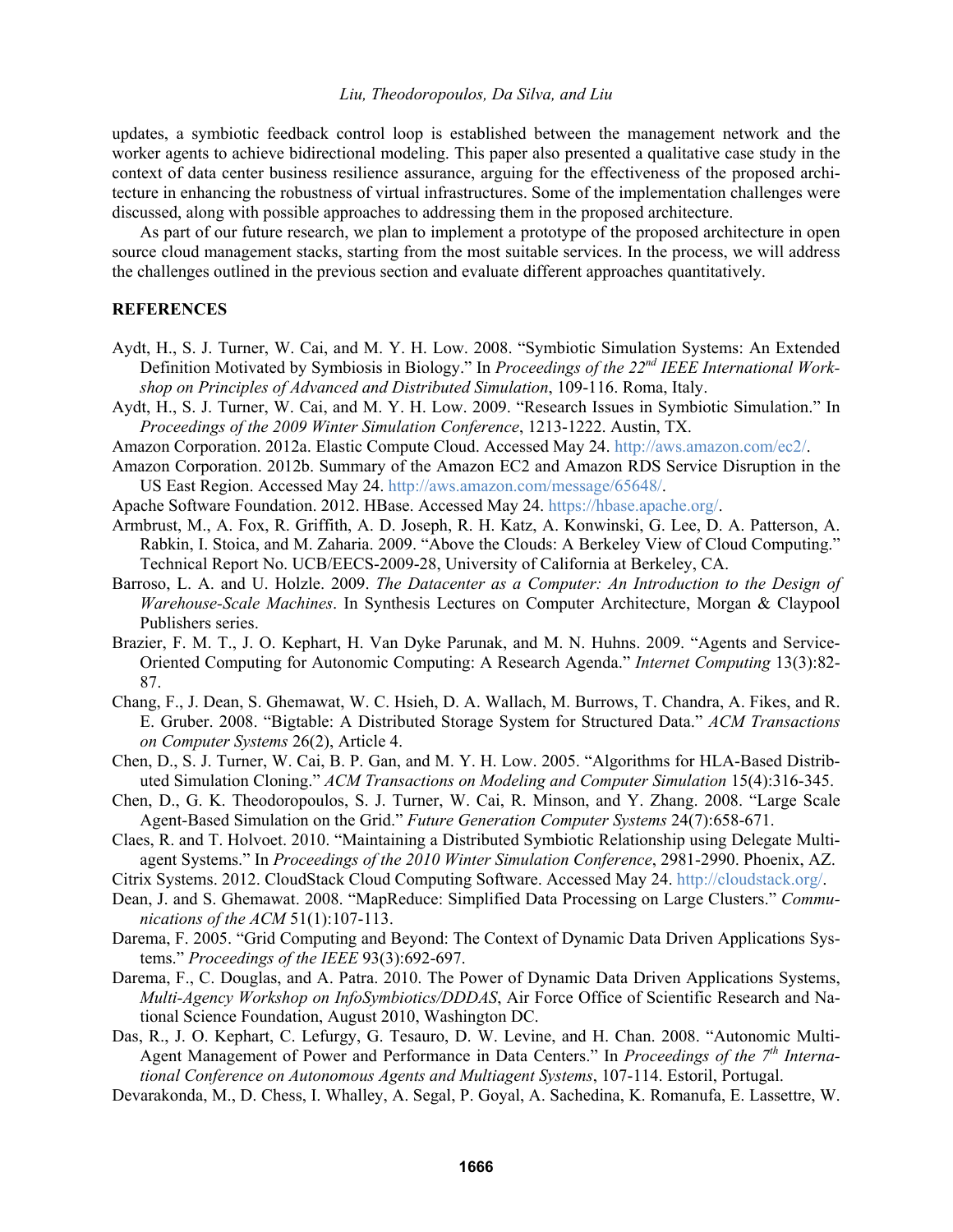Tetzlaff, and B. Arnold. 2003. "Policy-Based Autonomic Storage Allocation." In *Proceedings of the 14th IEEE International Workshop on Distributed Systems: Operations and Management*, LNCS 2867:143-154. Heidelberg, Germany.

- Dobson, S., S. Denazis, A. Fernandez, D. Gaiti, E. Gelenbe, F. Massacci, P. Nixon, F. Saffre, N. Schmidt, and F. Zambonelli. 2006. "A Survey of Autonomic Communications." *ACM Transactions on Autonomous and Adaptive Systems* 1(2): 223-259.
- Eucalyptus Systems. 2012. Eucalyptus Cloud. Accessed May 24. http://www.eucalyptus.com/eucalyptuscloud.
- Femal, M. E. and V. W. Freeh. 2005. "Boosting Data Center Performance through Non-Uniform Power Allocation." In *Proceedings of the 2nd International Conference on Autonomic Computing*, 250-261. Seattle, WA.
- Grand, S. 2001. *Creation: Life and How to Make It*. Harvard University Press, Cambridge, MA.
- Haase, P., T. Mathab, M. Schmidt, A. Eberhart, and U. Walther. 2010. "Semantic Technologies for Enterprise Cloud Management." In *Proceedings of the 9th International Semantic Web Conference*, LNCS 6497:98-113. Shanghai, China.
- Huebscher, M. C. and J. A. McCann. 2008. "A Survey of Autonomic Computing Degrees, Models, and Applications." *ACM Computing Surveys* 40(3), Article 7.
- Hybinette, M. and R. M. Fujimoto. 2001. "Cloning Parallel Simulations." *ACM Transactions on Modeling and Computer Simulation* 11(4):378-407.
- IBM Corporation. 2012a. SmartCloud. Accessed May 24. http://www.ibm.com/cloud-computing/.
- IBM Corporation. 2012b. X-FORCE Hosted Threat Analysis Service. Accessed May 24. http://www-935.ibm.com/services/us/en/it-services/x-force-threat-analysis-service.html.
- IBM Corporation. 2012c. SmartCloud Provisioning. Accessed May 24. http://www-01.ibm.com/ software/tivoli/products/smartcloud-provisioning/.
- Kephart, J. and D. Chess. 2003. "The Vision of Autonomic Computing." *Computer* 36(1):41-50.
- Kennedy, C., G. Theodoropoulos, V. Sorge, E. Ferrari, P. Lee, and C. Skelcher. 2011. "Data Driven Simulation to Support Model Building in the Social Sciences." *Journal of Algorithms & Computational Technology* 5(4): 561-582.
- Lapouchnian, A., S. Liaskos, J. Mylopoulos, and Y. Yu. 2005. "Towards Requirements-Driven Autonomic Systems Design." *ACM SIGSOFT Software Engineering Notes* 30(4):1-7.
- Lecky-Thompson, G. W. 2008. *AI and Artificial Life in Video Games*. Charles River Media, Inc. Rockland, MA.
- Lenchner, J., C. Isci, J. O. Kephart, C. Mansley, J. Connell, and S. McIntosh. 2011. "Towards Data Center Self-Diagnosis Using a Mobile Robot." In *Proceedings of the 8th ACM International Conference on Autonomic Computing*, 81-90. Karlsruhe, Germany.
- Mitchell, B. and L. Yilmaz. 2008. "Symbiotic Adaptive Multisimulation: An Autonomic Simulation Framework for Real-Time Decision Support under Uncertainty." *ACM Transactions on Modeling and Computer Simulation* 19(1): Article 2.
- Mola, O. and M. A. Bauer. 2011. "Towards Cloud Management by Autonomic Manager Collaboration." *International Journal of Communications, Network and System Sciences* 4:790-802.
- OpenStack. 2012. OpenStack Cloud Software. Accessed May 24. http://www.openstack.org/.
- Pena, J., M. G. Hinchey, R. Sterritt, A. Ruiz-Cortes, and M. Resinas. 2006. "A Model-Driven Architecture Approach for Modeling, Specifying and Deploying Policies in Autonomous and Autonomic Systems." In *Proceedings of the 2nd IEEE International Symposium on Dependable, Autonomic and Secure Computing*, 19-30. Indianapolis, IN.
- Roschke, S., F. Cheng, and C. Meinel. 2009. "Intrusion Detection in the Cloud." In *Proceedings of the 8th IEEE International Conference on Dependable, Autonomic and Secure Computing*, 729-734. Chengdu, China.
- Smith, D., Q. Guan, and S. Fu. 2010. "An Anomaly Detection Framework for Autonomic Management of Compute Cloud Systems." In *Proceedings of the 34th Annual IEEE Computer Software and Applica-*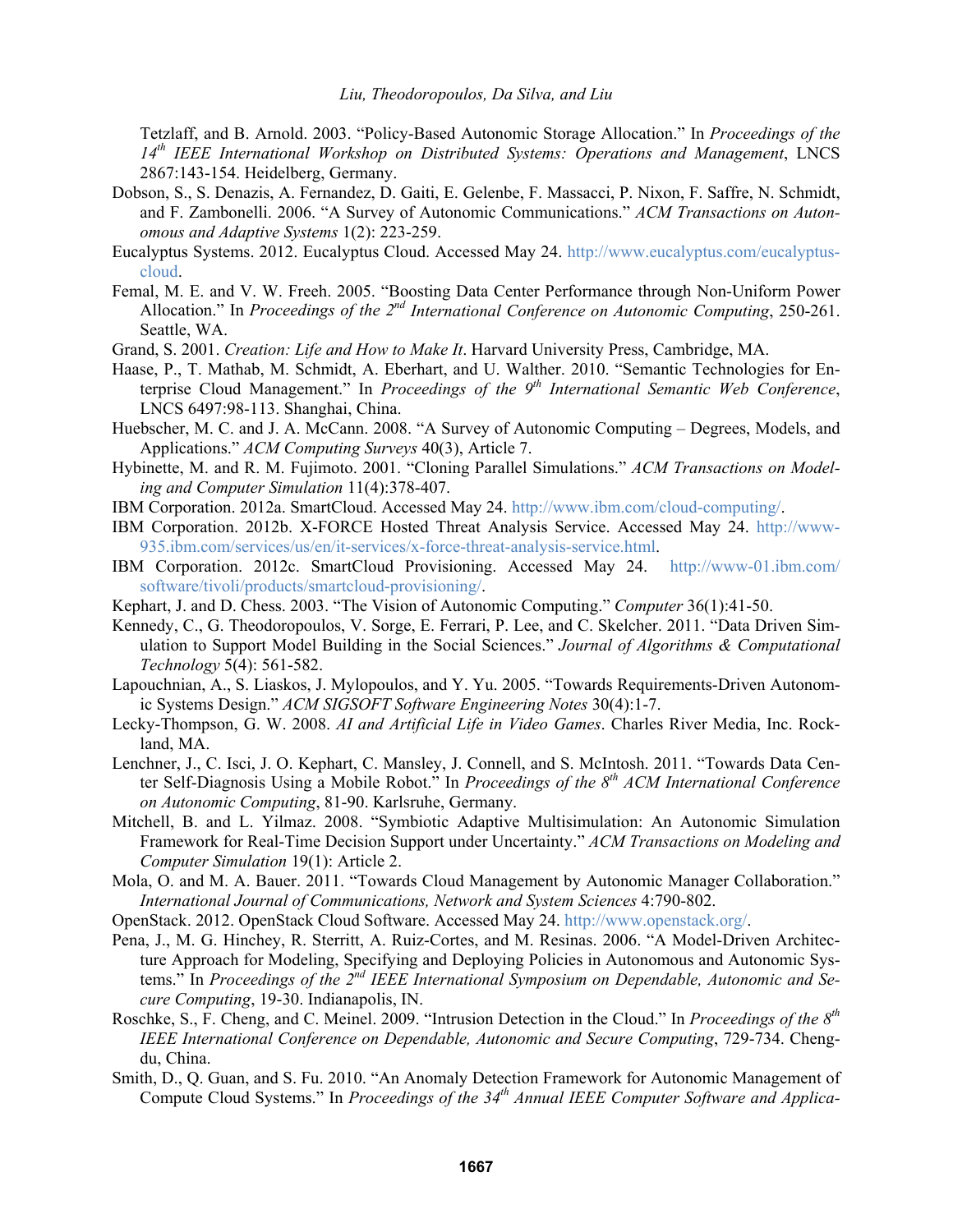*tions Conference Workshops*, 376-381. Seoul, Korea.

- Sotomayor, B., R. S. Montero, I. M. Llorente, and I. Foster. 2009. "Virtual Infrastructure Management in Private and Hybrid Clouds." *IEEE Internet Computing* 13(5):14-22.
- Tesauro, G., D. M. Chess, W. E. Walsh, R. Das, A. Segal, I. Whalley, J. O. Kephart, and S. R. White. 2004. "A Multi-Agent Systems Approach to Autonomic Computing." In *Proceedings of the 3rd International Joint Conference on Autonomous Agents and Multiagent Systems*, 464-471. New York, NY.
- Uhrmacher, A. M. 2001. "Dynamic Structures in Modeling and Simulation: A Reflective Approach." *ACM Transactions on Modeling and Computer Simulation* 11(2): 206-232.
- Wang, C., K. Schwan, V. Talwar, G. Eisenhauer, L. Hu, and M. Wolf. 2011. "A Flexible Architecture Integrating Monitoring and Analytics for Managing Large-Scale Data Centers." In *Proceedings of the 8th ACM International Conference on Autonomic Computing*, 141-150. Karlsruhe, Germany.
- White, S. R., J. E. Hanson, I. Whalley, D. M. Chess, and J. O. Kephart. 2004. "An Architectural Approach to Autonomic Computing." In *Proceedings of the 2004 International Conference on Autonomic Computing*, 2-9. New York, NY.
- Windows Azure. 2012. Summary of Windows Azure Service Disruption on Feb 29<sup>th</sup>, 2012. Accessed May 24. http://blogs.msdn.com/b/windowsazure/archive/2012/03/09/summary-of-windows-azureservice-disruption-on-feb-29th-2012.aspx.
- Yazir, Y.O., C. Matthews, R. Farahbod, S. Neville, A. Guitouni, S. Ganti, and Y. Coady. 2010. "Dynamic Resource Allocation in Computing Clouds using Distributed Multiple Criteria Decision Analysis." In *Proceedings of the IEEE 3rd International Conference on Cloud Computing*, 91-98. Miami, FL.
- Zhang, L.-J. and Q. Zhou. 2009. "CCOA: Cloud Computing Open Architecture." In *Proceedings of the 2009 IEEE International Conference on Web Services*, 607-616. Los Angeles, CA.

## **ACKNOWLEDGEMENT**

This research is partially supported by the Industrial Development Agency (IDA) of the Irish Government. We thank Konstantinos Katrinis from IBM Dublin Research Laboratory, Ireland, for his feedback.

## **AUTHOR BIOGRAPHIES**

**QI LIU** is a postdoctoral researcher at the IBM T. J. Watson Research Center in NY, USA. He received his doctorate in Electrical and Computer Engineering from Carleton University, Ottawa, Canada. His research interests include modeling and simulation methodologies and tools, parallel and distributed simulation, multicore computing, exascale systems, and cloud computing. His e-mail address is liuqi@us.ibm.com. More information at http://researcher.ibm.com/person/us-liuqi.

**GEORGIOS K. THEODOROPOULOS** is a senior research scientist at the IBM Dublin Research Laboratory, Ireland. Prior to joining IBM Research, he held a senior faculty position at the School of Computer Science, University of Birmingham, UK, where he founded and led the Parallel and Distributed Systems Lab and the Midlands e-Science Centre. His research interests include distributed simulation and virtual environments, complex systems, distributed systems, info-symbiotic systems, Grid and Cloud computing, and parallel computer architectures. His e-mail address is geortheo@ie.ibm.com.

**DILMA DA SILVA** is a researcher and manager at the IBM T. J. Watson Research Center in NY, USA. She is an ACM Distinguished Scientist and ACM Distinguished Speaker. She received her Ph.D. from Georgia Tech, USA. Her research interests include operating systems, distributed computing, cloud computing, and high end computing. Her e-mail address is dilmasilva@us.ibm.com. More information at www.research.ibm.com/people/d/dilma.

**ELVIS S. LIU** is a postdoctoral researcher in the School of Computer Science and Informatics, University College Dublin, and at the IBM Dublin Research Laboratory, Ireland. He received his Ph.D. from the